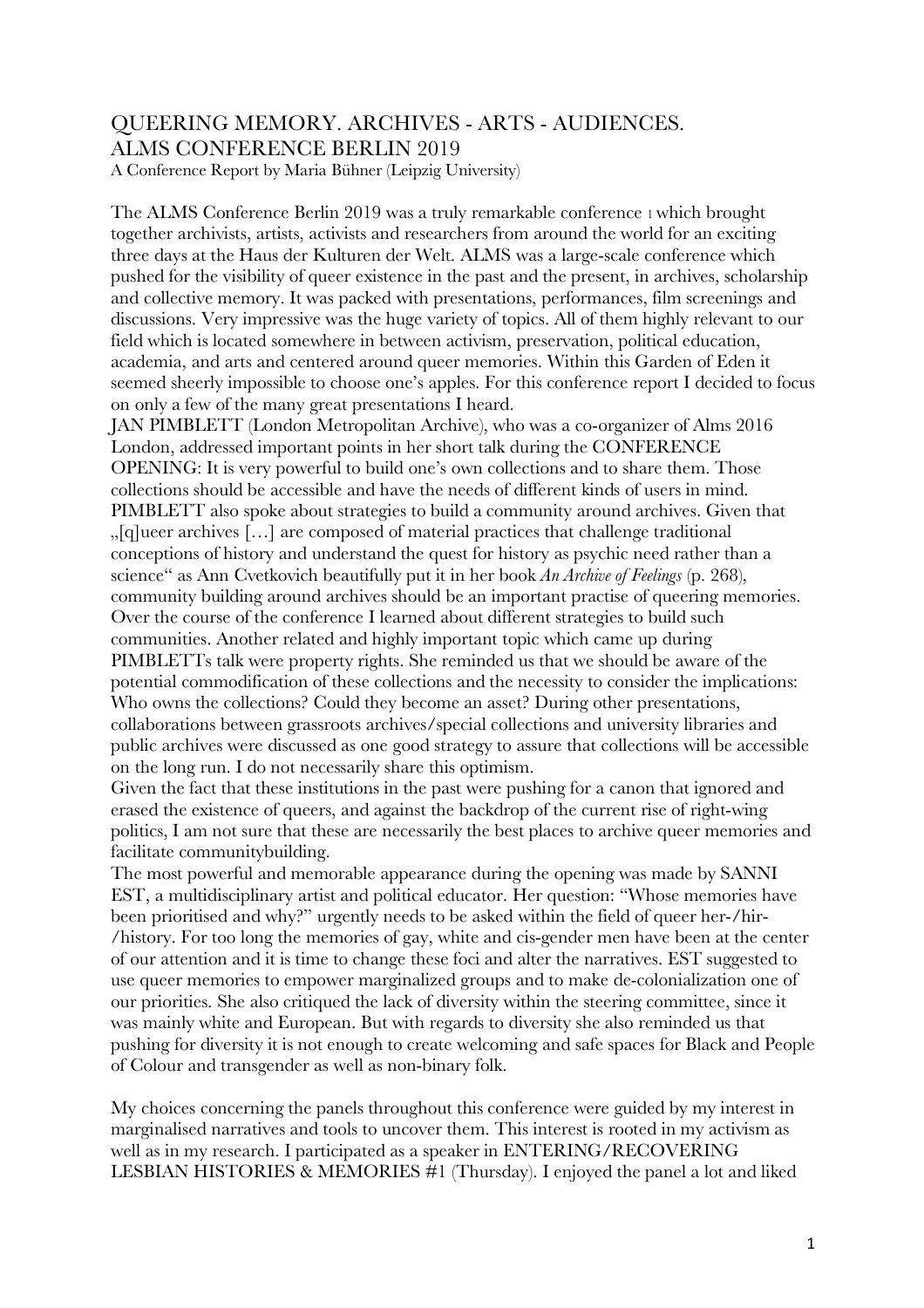the good mix between archivists and researchers on stage which was present throughout the conference.

MAGDALENA STAROSZCZYK (University of Warsaw/Cruising the Seventies) educated us in her presentation "No one talked it. The Paradox of Lesbian Identity in pre-1989 Poland and the Absence in Archives" on the East/West-divide within the documentation of European lesbian herstory for the decades 1970s until 1990s. In the first part of her talk she presented material that illustrated the invisibility of lesbians. One example: In 1991 the polish publication *Inaczej,* mainly dedicated to gay men\*, asked in the headline of an article "Are there any lesbians in Poland?".

Behind this question, other questions line up: Who could afford to be visible? Were there any media outlets that offered a space for lesbian representation? Were there any self-identifiying lesbians?

There is a historical background to the lack of lesbian visibility at the beginning of the 1990s in Poland: The oppression of homosexualities pre-1989 and the lack of democratic rights that would have enabled people to organise, to push for social change and to publish. Lacking archival material, STAROSZCZYK turned to oral history interviews as a method to uncover possible lesbian herstories in Poland. During the interviews it became apparent that lesbian was not available as a category of personhood for her interview partners. Instead there was a lack of words and selfidentifications.

This brought STAROSZCZYK to a paradox, but quite common, finding of lesbian herstory: The lack of representation sometimes created free spaces for women\* to become intimate. What they shared did not have a name, but this also protected them against stigmatisation, criminalisation and persecution — at least to a certain extend. The lack of words for female\* samesex desire in Poland pre-1989 was impressively contrasted by the talk by MARGIT HAUSER, the managing director of STICHWORT, a feminist and lesbian archive in Vienna. HAUSER used German-language grassroots periodicals from the homosexual, lesbian and feminist emancipation movements to retell the story of the use of the German word "lesbisch" (lesbian). Lesbian was inevitably linked with the politicisation of gender and sexual identities during the 1970s and 1980s.

HAUSER showed how, from the very beginning the quest for linguist representation was important for the emancipation movements, and that language was and continues to be an important tool to do politics. My own talk was centered around the topic "Queering the Stasi, or What we can learn about Lesbians while Reading the Records of the East German State Security Service". I was mainly interested in the role of the lesbian and bisexual informants who helped the Stasi to infiltrate the homosexual and lesbian activist groups which emerged during the 1980s. These informants are especially interesting because they break the seemingly clear dichotomy between victims and penetrators. A dichotomy which is very present within the wider narrative of GDR-history. The Stasi-files, to which access is restricted in several ways, are soaked in political phrases and are written in a very cold and bureaucratic language. "The" lesbians are characterised as a "criminal other". It is important to contrast these criminalising, partly pathologising ascriptions with the experiences and selfidentifications of the historical actors. That is why I strongly recommend to use egodocuments and documents by the activist groups whenever possible. This brings us to the fourth presentation within this panel:

SABINE BALKE ESTREMADOYRO, the director of the *German Digital Women's Archive*, offered us valuable insights in the making and workings of this online archive. The archive has been online since September 2019 and is an outstanding project. It makes digitalised archival materials and essays on certain topics of the German feminist and lesbian movements freely accessible. The material comes from feminist and lesbian archives. Those archives are only able to digitalise a small part of their collections - their other work goes into small research projects and the indexing of their collections. These indexes can be searched through the *META search engine,* another project related to the *Digital Women's Archive*. This large-scale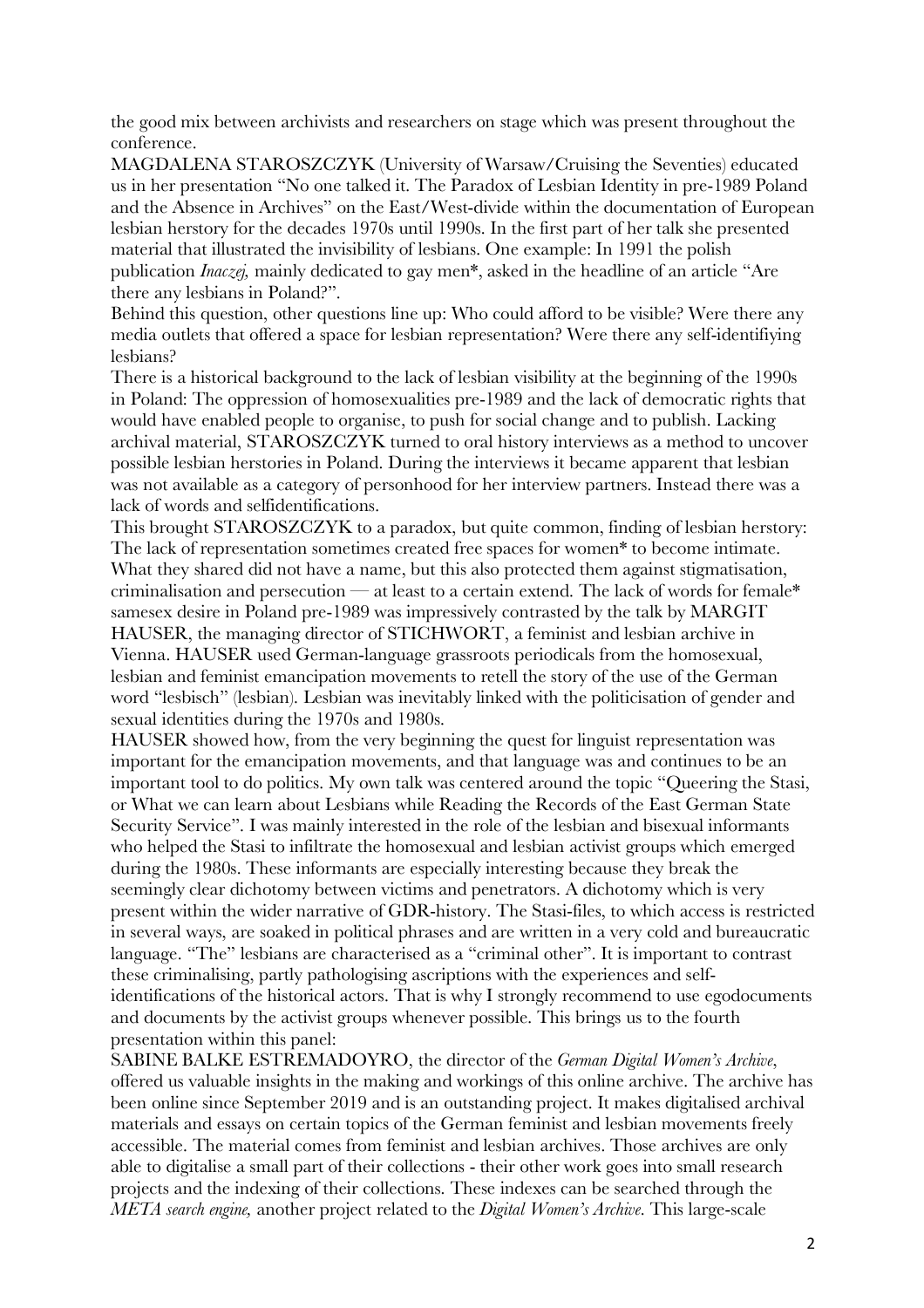project is only possible due to governmental funding. Hopefully in the coming years the online collections of the archive will continue to grow and diversify.

During the very exiting panel CENTERING/RECOVERING LESBIAN HISTORIES & MEMORIES #3 (Thursday), questions of community-building and oral history interviews as an archival practise were discussed. The first panelist, LOURDES TORRES (DePaul University Chicago) focused on "Lesbian of Colour Community-Building in Chicago from the 1980s to the Mid-2000s". Her main goal is to not only document the collective efforts of multicultural lesbian groups but also to make sure that they are written into the emerging history of queer organising in Chicago. Her methods are oral history interviews, archival research, media analysis and participant observation - or rather "observing" participation, since she was active within these networks. She introduced us to different groups and their politics, E. g. Color Triangle, a dinner group that brought people together in an informal setting, and the Latina lesbian organisation Amigas Latinas.

Her presentation was a powerful reminder of the ground work that still needs to be done for the history of queer activism by BIPoC. Community building of a different kind was also addressed by the second presentation. The artists EVA BUSCH and JULIA NITSCHKE presented "Emanzenexpress: An intergenerational room of remembrance for feminist history in Bochum". The project title was inspired by the radical feminist magazine *Emanzenexpress*  which was published in Bochum between 1986 and 1994. A frustration about what they called generational bubbles inspired their multidisciplinary art project which looked into feminist and lesbian resistance and activism in Bochum during the 1980s and 1990s. In collaboration with three independent women\*s archives in Bochum, and with the support of other artists, they transformed the atelier automatique in May and June 2019 into a welcoming space in which one could dive into pool filled with leaflets and explore a giant map of Bochum highlighting significant places and events of the past feminist and lesbian activism. They also offered performative walking tours to these places. Former and current activists then were brought together during various events. A slight detour:

The performance LAVENDER SONGS by the artist IRÈNE MÉLIX (Saturday) was a great example for an artistic take on and the actualisation of lesbian herstory. Over the course of the past few years MÉLIX conducted research at the Spinnboden lesbian archive in Berlin to explore queer lesbian pasts during the roaring twenties. For her performance she combined excerpts from such famous novels like *Skorpion* (Scorpion) by Anna Elisabet Weirauch, and personals from back then and the present. Since the room where the performance took place was not advertised in the program only a few people benefited from this great artistic lecture. What makes MÉLIX work so remarkable is that she makes historic material so vivid and accessible. There is such a potential in art as a tool for archival preservation but also for making learning about queer memories a pleasurable endeavour.

Back to the panel: The archivist FRIEDERIKE MEHL presented the project *Berlin in Bewegung* (Moving Berlin)*.* The team of the feminist archive and information center FFBIZ has conducted video oral history interviews with 23 (former) activists who had participated in the women\*s and lesbian movement in East and West Berlin since 1968. To make the project visible and accessible, a website was created that not only offers excerpts from the interviews as video clips, but also additional material on the interview partners in form of portraits and photographs. MEHL reflected on oral history as an archival rather than an academic practise, the ethical questions around putting interviews online and the fact that it was very difficult to achieve diversity within the set of interview partners. The fact that BPoC-perspectives are underrepresented within the video archive mirrors, in her understanding, the societal power structures.

LENA KÜHN presented the collaborative video interview project called *"Peaceful revolution?" Lesbian-feminist perspectives on 1989*. The Spinnboden lesbian archive and the FFBIZ